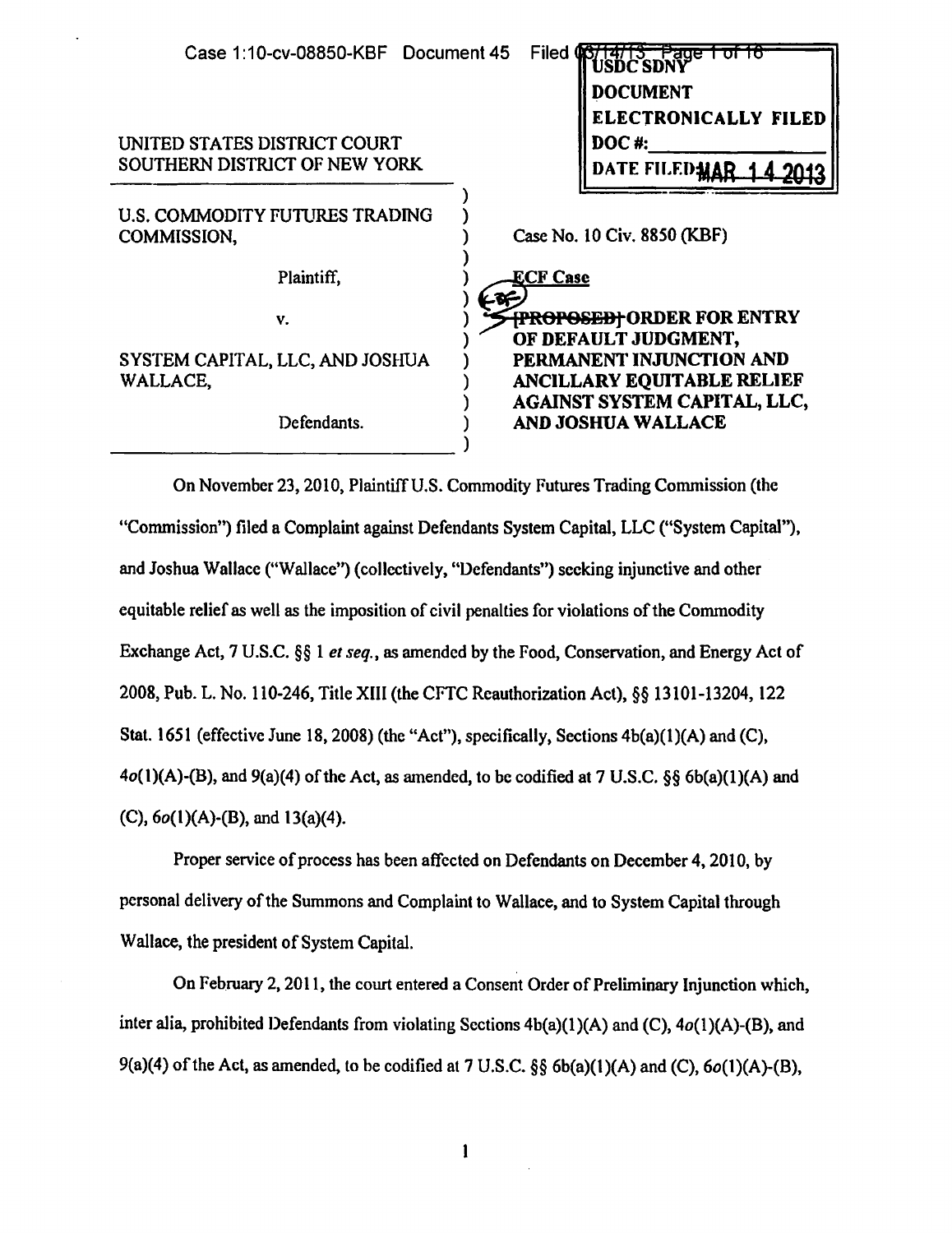#### Case 1:10-cv-08850-KBF Document 45 Filed 03/14/13 Page 2 of 16

and  $13(a)(4)$ , and stayed this matter, including the filing of an answer and all other filings, appearances and discovery, until a related criminal matter had been resolved.

On January 11, 2013, the Court issued an Order lifting the stay of proceedings and provided Defendants twenty-one  $(21)$  days from the date the order was signed to answer the complaint.

Defendants have failed to answer or otherwise defend this action and on February 5, 2013 the Clerk issued Certificates of Default. In addition, System Capital, a limited liability company, is unrepresented in this matter.

Upon application by the Commission (the "Application") on February 13, 2013, the Court issued an Order to Show Cause Why an Order of Default Judgment, Pennanent Injunction and Ancillary Equitable Relief Should Not Be Entered against Defendants. The Court has carefully considered the Complaint, the allegations of which are well-pleaded and hereby taken as true, the Application, and other written submissions of the Commission filed with the Court, and being fully advised in the premises, pursuant to Fed. R. Civ. P. 55{b}(2), hereby:

GRANTS the Commission's application and enters findings of fact and conclusions of law finding System Capital and Wallace liable as to all violations as alleged in the Complaint. The Court further grants the Commission's request to assess monetary damages against System Capital and Wallace, including civil monetary penalties. Accordingly, the Court now issues the following Order for Default Judgment, Permanent Injunction and Ancillary Equitable Relief (the "Order") against Defendants System Capital and Wallace.

 $\label{eq:2.1} \frac{1}{2} \int_{\mathbb{R}^3} \frac{1}{\sqrt{2}} \int_{\mathbb{R}^3} \frac{1}{\sqrt{2}} \int_{\mathbb{R}^3} \frac{1}{\sqrt{2}} \int_{\mathbb{R}^3} \frac{1}{\sqrt{2}} \int_{\mathbb{R}^3} \frac{1}{\sqrt{2}} \int_{\mathbb{R}^3} \frac{1}{\sqrt{2}} \int_{\mathbb{R}^3} \frac{1}{\sqrt{2}} \int_{\mathbb{R}^3} \frac{1}{\sqrt{2}} \int_{\mathbb{R}^3} \frac{1}{\sqrt{2}} \int_{\mathbb$ 

 $\label{eq:2} \mathcal{L}_{\mathcal{A}}(\mathcal{A}) = \mathcal{L}_{\mathcal{A}}(\mathcal{A}) + \mathcal{L}_{\mathcal{A}}(\mathcal{A}) = \mathcal{L}_{\mathcal{A}}(\mathcal{A})$ 

 $\mathcal{L}_{\mathcal{A}}$  and  $\mathcal{L}_{\mathcal{A}}$  and  $\mathcal{L}_{\mathcal{A}}$  and  $\mathcal{L}_{\mathcal{A}}$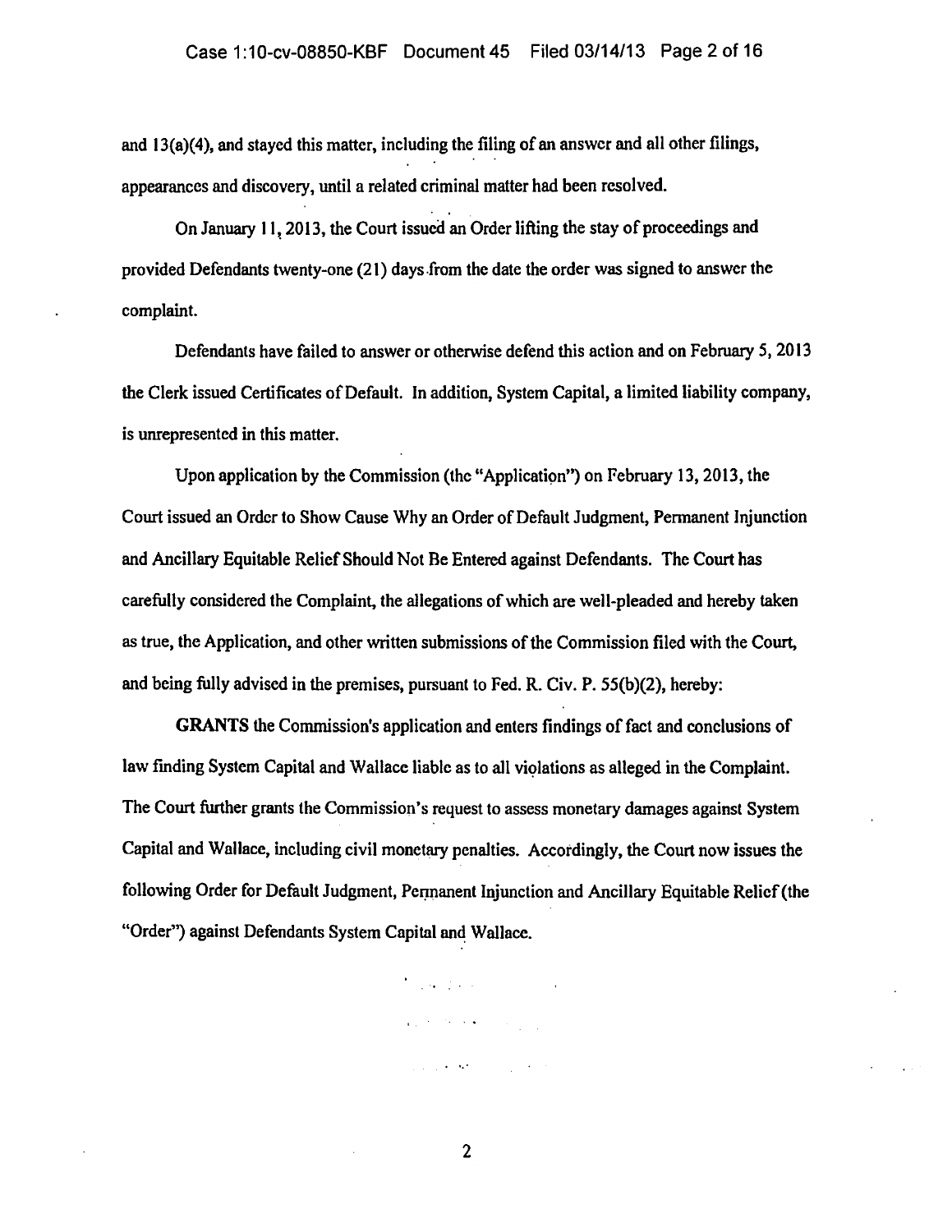### I. FINDINGS OF FACT AND CONCLUSIONS OF LAW

#### A. Jurisdiction and Venue

This Court has jurisdiction over the subject matter of this action and Defendants pursuant to Section 6c of the Act, 7 U.S.C. § 13a-1 (2006), which authorizes the Commission to seek injunctive relief against any person whenever it shall appear that such person has engaged, is engaging, or is about to engage in any act or pmctice constituting a violation of any provision of the Act or any rule, regulation, or order thereunder.

Venue properly lies with this Court pursuant to Section 6c(e) of the Act, 7 U.S.C. § 13al(e) (2006), in that Defendants transacted business in this district, and that certain transactions, acts, pmctices, and courses of business alleged in this Complaint occurred within this District.

### B. Parties

I. Plaintiff, the United States Commodity Futures Trading Commission, is an independent federal regulatory agency that is charged by Congress with responsibility for administering and enforcing the provisions of the Act, 7 U.S.C. §§ 1 *et seq.,* and the Regulations promulgated thereunder, 17 C.F.R. §§ 1.1 *el seq.* ("Commission Regulations").

2. Defendant Joshua Wallace is an individual who resides in Lake Oswego, Oregon. Wallace is the founder, sole owner, principal and president of Defendant System Capital. Wallace has been registered with the National Futures Association ("NFA") as an Associated Person ("AP"), and listed as the principal and president, of System Capital since March 12, 2009. from August 20,2008 to March 10,2009, Wallace was registered as an AP, and listed as a principal of, Pacific Futures and Capital, LLC ("PFC"). PFC is registered with the NFA as an Introducing Broker ("IB") and Commodity Pool Operator ("CPO"), and was fonnerly registered as a Commodity Trading Advisor ("CTA").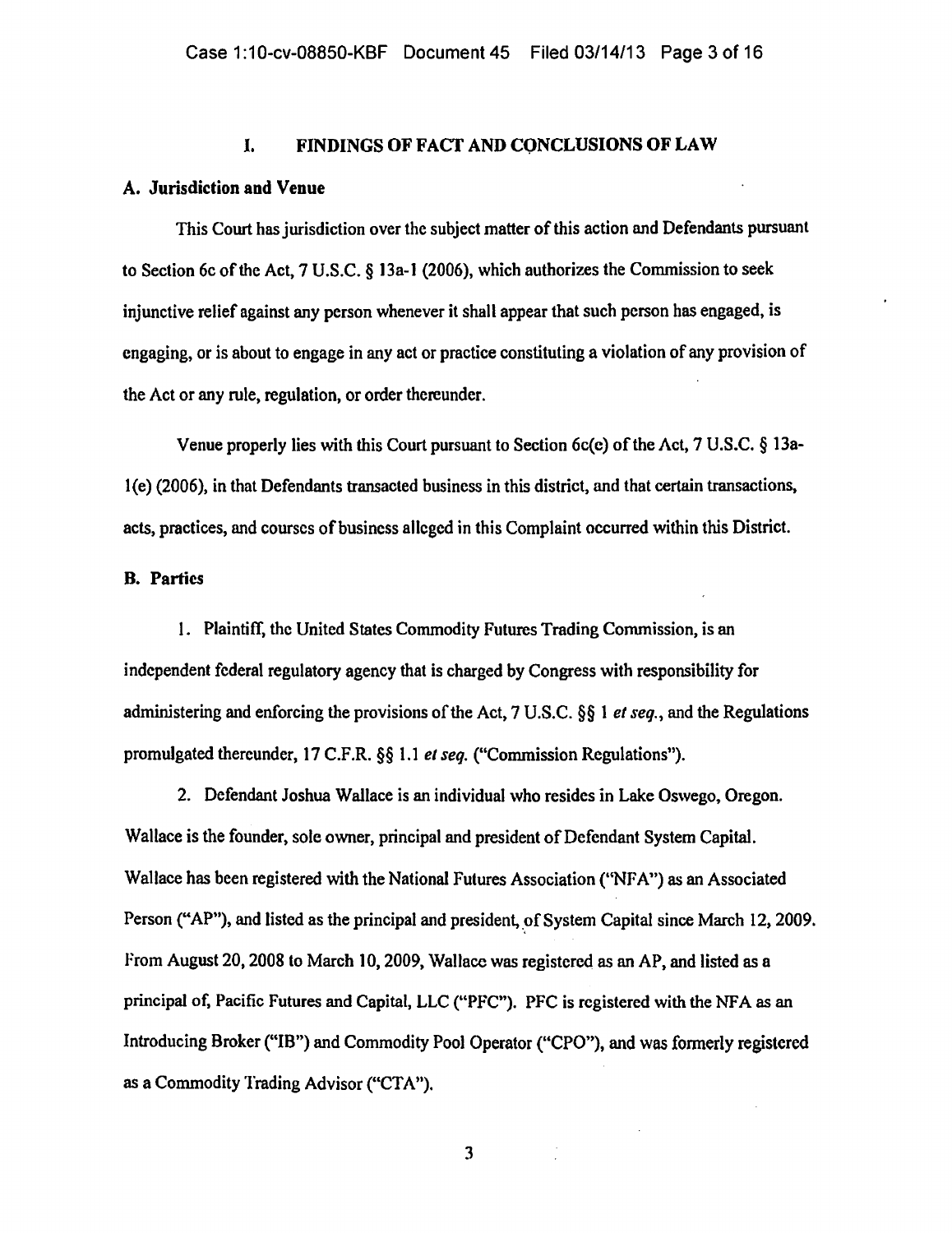3. Defendant System Capital, LLC is organized in the state of Oregon as a limited liability company with its principal place of business located in Lake Oswego, Oregon. System Capital has been registered with the NFA as a CTA since April 3, 2009, and was registered as a CPO from March 12,2009 until February 24,2010.

C. Findings of Fact

#### *Fraudulent Solicitation of Clients*

1. In or about the summer of 2009, Defendants began a business relationship with a consulting firm that helps CTAs sign-up clients for the purpose of raising money to trade commodity futures contracts on behalf of clients (the "Consulting Firm"). Through this relationship, the Consulting Firm solicited clients for Defendants' CTA business through direct contact with prospective clients, as well as by soliciting other businesses and Commission registrants, including Future Commission Merchants ("FCM"), IBs and CTAs, who would in turn solicit clients for Defendants' CTA business.

2. From about August 2009 until May 2010, Wallace, acting on behalf of Defendants, provided the Consulting Firm with false information regarding Defendants' trading history and the amount of assets Defendants had under management. The Consulting Firm used this false information to create a number of versions of a promotional document known in the industry as a "Tear Sheet'' that was used to solicit clients.

3. In addition, Wallace created a number of other documents that he used to fraudulently solicit clients, including: (a) a PowerPoint presentation regarding System Capital that included a false performance history; {b) a document purportedly authored by a major accounting firm verifying the trading performance of Defendants for the period June 1, 1999 to December 31, 2009-the accounting firm had never been retained and the document was entirely forged; (c) a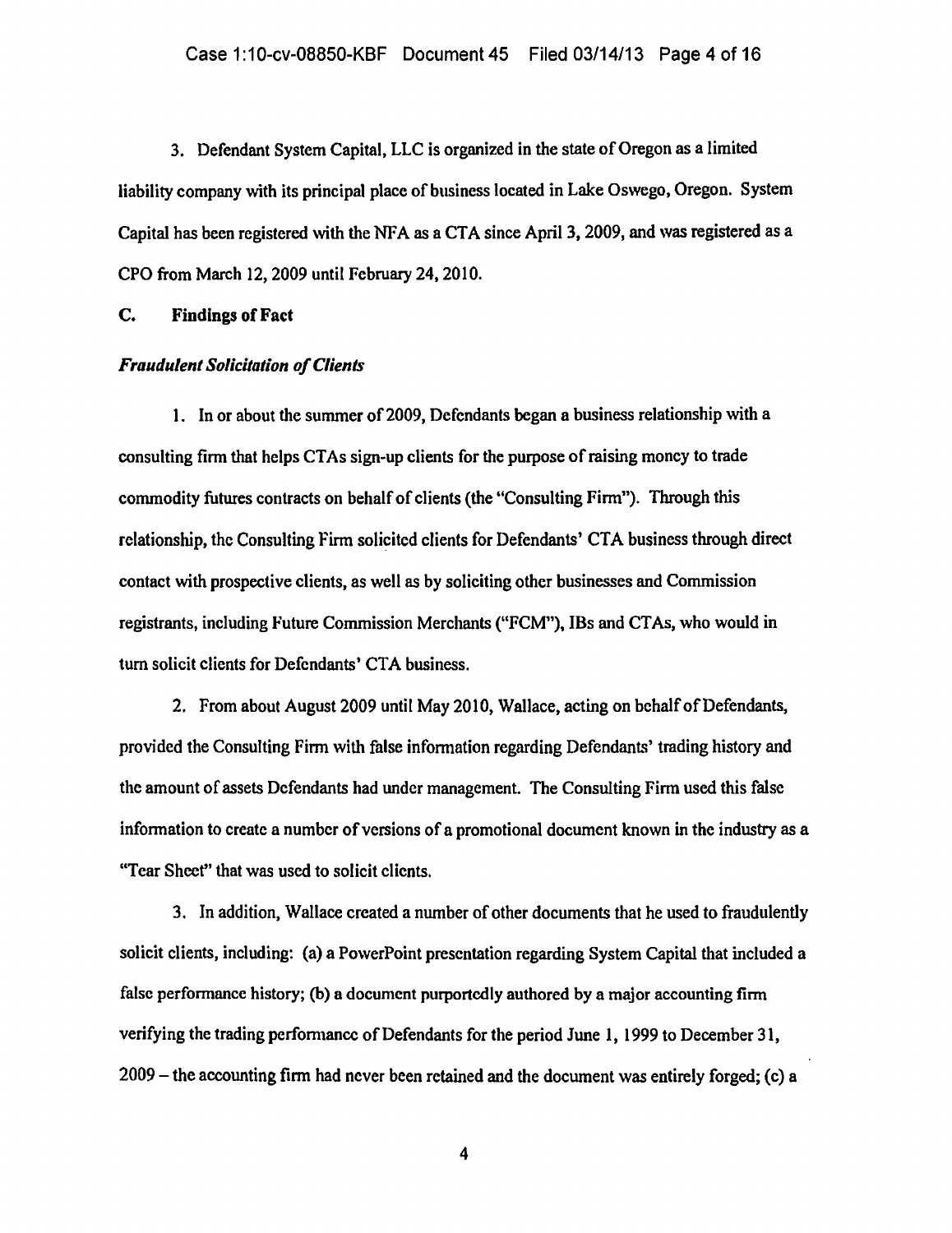## Case 1:10-cv-08850-KBF Document 45 Filed 03/14/13 Page 5 of 16

spread sheet indicating Defendants' assets under management ("AUM") for the period June 1999 (\$15,705.00) to January 2010 (over \$29 million); (d) a document purporting to be monthly account statements for a trading account in the name of Wallace for the period August 2007 to July 2008 that did not actually exist; and (e) a "Due Diligence Questionnaire" ("DDQ") falsely claiming that System Capital had over \$33 million AUM, including institutional assets of\$9.2 million and commodity pool assets of\$8 million, and that System Capital managed 28 separate accounts, including an account with assets of between *\$5* million and \$10 million, and another account with assets of between \$10 million and \$20 million.

4. From about November 2009 until April 2010, Wallace and the Consulting Firm sent various versions of the Tear Sheet and other solicitation materials to at least 15 entities registered with the Commission, including FCMs, IBs and CTAs, as well as other entities, for the purpose of having these entities solicit clients for Defendants' CTA business. A number of these entities marketed Defendants to their clients and opened client accounts that Defendants managed. During this time, Wallace also spoke with a number of these entities and provided false information regarding Defendants.

5. In addition, from about November 2009 until May 2010, Wallace and the Consulting Finn, based on false information provided by Defendants, on at least five occasions provided false information to prospective clients, who then became clients of Defendants. Defendants traded commodity futures contracts on behalf of most of these clients.

6. In or about February 2010, Wallace and the Consulting Firm, based on false information provided to it by Defendants, provided various versions of the Tear Sheet and other fraudulent documents to a FCM registered with the Commission. As a result of the false information and fraudulent documents sent it, the registered FCM opened an execution account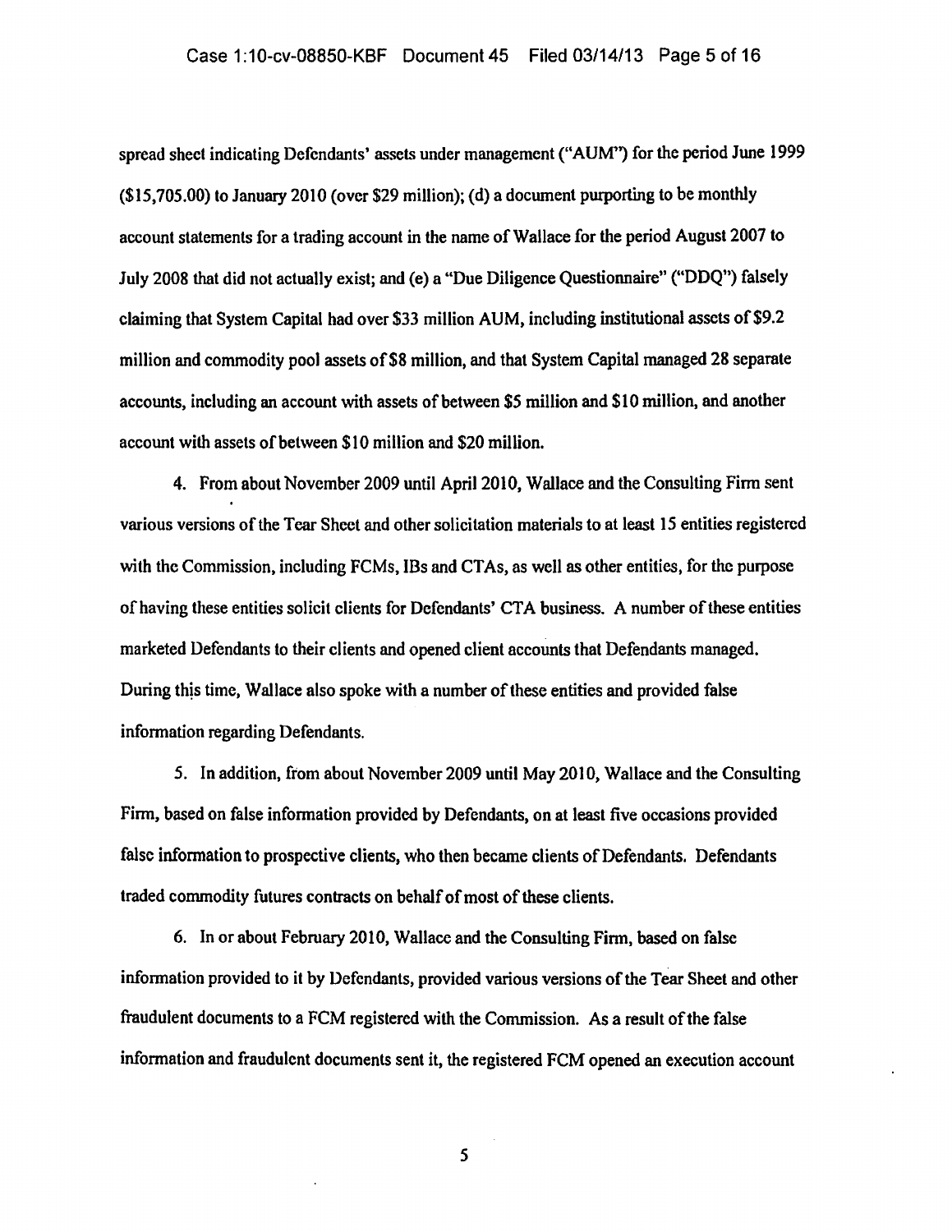### Case 1:10-cv-08850-KBF Document 45 Filed 03/14/13 Page 6 of 16

in the name of Defendants, and Defendants used that account from about April to May 2010 to trade commodity futures contracts on behalf of the clients they had fraudulently obtained.

7. As a result of these fraudulent solicitations, Defendants retained at least seventeen ( 17) clients, directed the trading of these clients' commodity futures accounts, and managed approximately \$3.5 million of client funds.

### *Misrepresentations to the NFA*

8. From about April to May 2010, Wallace, on behalf of Defendants, made numerous misrepresentations to the NFA. In April or May 2010, Wallace sent to the NFA, as required by NFA rules for CTAs, a Disclosure Document ("DD") dated April30, 2010 containing the following misrepresentations: (a) that as of March 2010, System Capital had 29 accounts under management; and (b) that as of March 2010, System Capital had \$18.9 million AUM.

9. On or about May 11,2010, the NFA received from the registered FCM where Defendants had their execution account, a System Capital Tear Sheet and other fraudulent documents the FCM had received from Wallace and the Consulting Finn. Due to discrepancies between information in these documents and information the NFA received from Wallace, the NFA, as part of its official duties under the Act, commenced an audit of Defendants. Auditors from the NFA interviewed Wallace on or about May 13,2010, and again on or about May 18, 2010. During the first interview, Wallace made numerous misrepresentations to the NFA.

10. When asked by the NFA at the first interview to explain the discrepancy between the \$18.9 million AUM reported to the NFA in the April 30, 2010 DD and the \$30 million AUM appearing on the Tear Sheet submitted to the registered FCM, Wallace falsely stated that the \$30 million AUM reported on the Tear Sheet was accumte at the time the Tear Sheet was distributed but had since fallen to about \$19 million. Wallace further stated that the majority ofthe \$19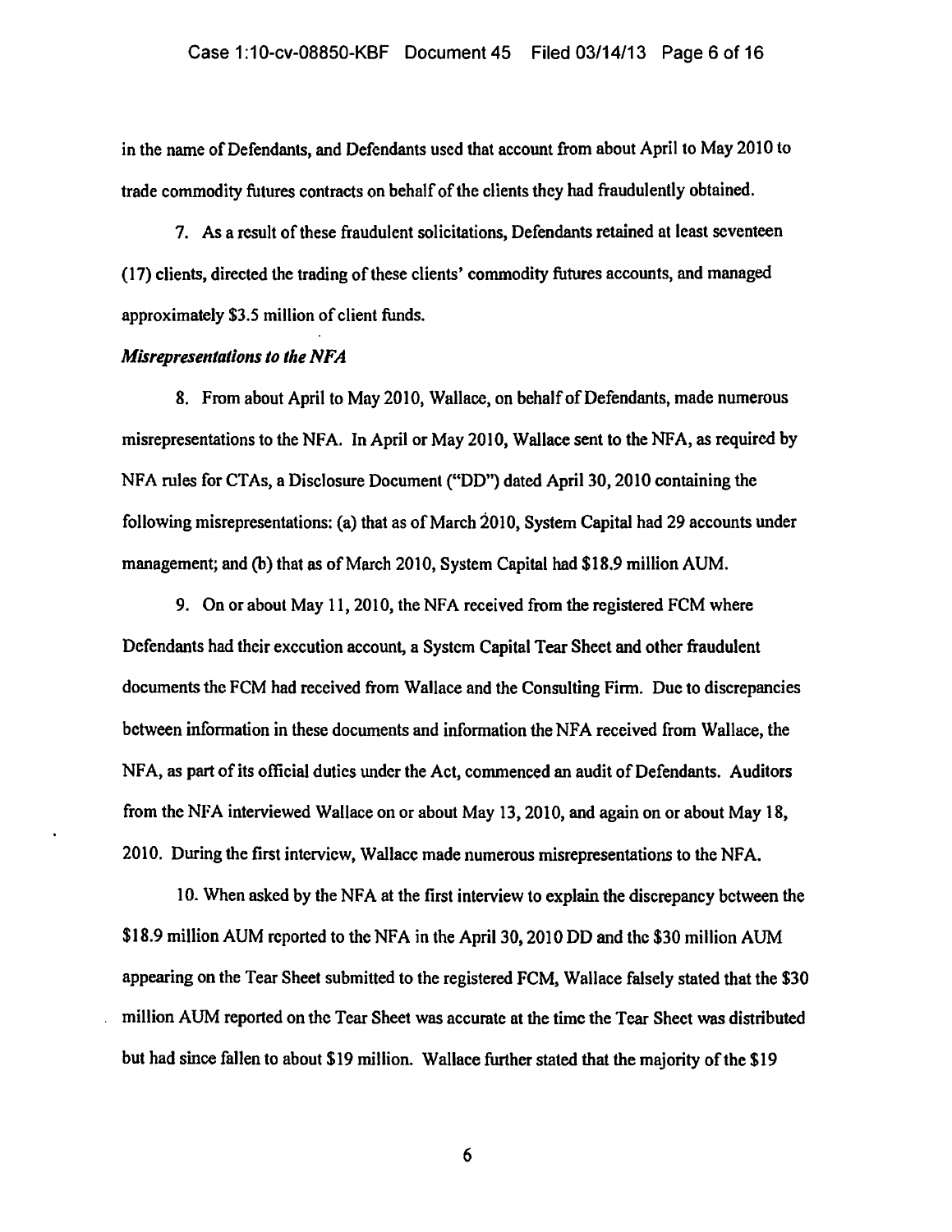### Case 1:10-cv-08850-KBF Document 45 Filed 03/14/13 Page 7 of 16

million reported in the DD was proprietary funds, which included money traded on behalf of family and friends. In the second interview, Wallace admitted that he had lied to the NFA in the first interview, and that the AUM reported in the Tear Sheet as well as in the DD submitted to the NFA were inflated and that he had made them up. Wallace further admitted that Defendants had never had a proprietary account, and that none of his family had ever opened an account to be traded by Defendants. Wallace also admitted that the performance history presented in the Tear Sheet was not actual performance as the Tear Sheet claimed. Wallace stated that the reason for these misrepresentations was to attract more clients by making Defendants' program appear to have a greater track record and to be larger than it actually was.

11. When asked by the NFA at the first interview about the statement in the DDQ that System Capital was the general partner in a private CPO with assets of \$8 million, Wallace stated that "he did not believe he wrote that." In the second interview, Wallace admitted that he had authored the DDQ, and that he had fabricated the claim that System Capital was a general partner in a private CPO with assets of \$8 million, as well as the claim that it managed \$9.2 million in institutional accounts, in order to boost Defendants' profile.

12. When asked by the NFA in the first interview about the purported verification of Defendants' proprietary trading authored by a major accounting firm, Wallace claimed that he had entered into a relationship with the accounting firm through a friend at the firm, and that this friend had authored the report without the sanction of the firm. Wallace further stated that he was unaware of this until the week prior to the interview. At the second interview, Wallace admitted that he had never had a relationship with the accounting finn and that he, and not his friend, had authored the report.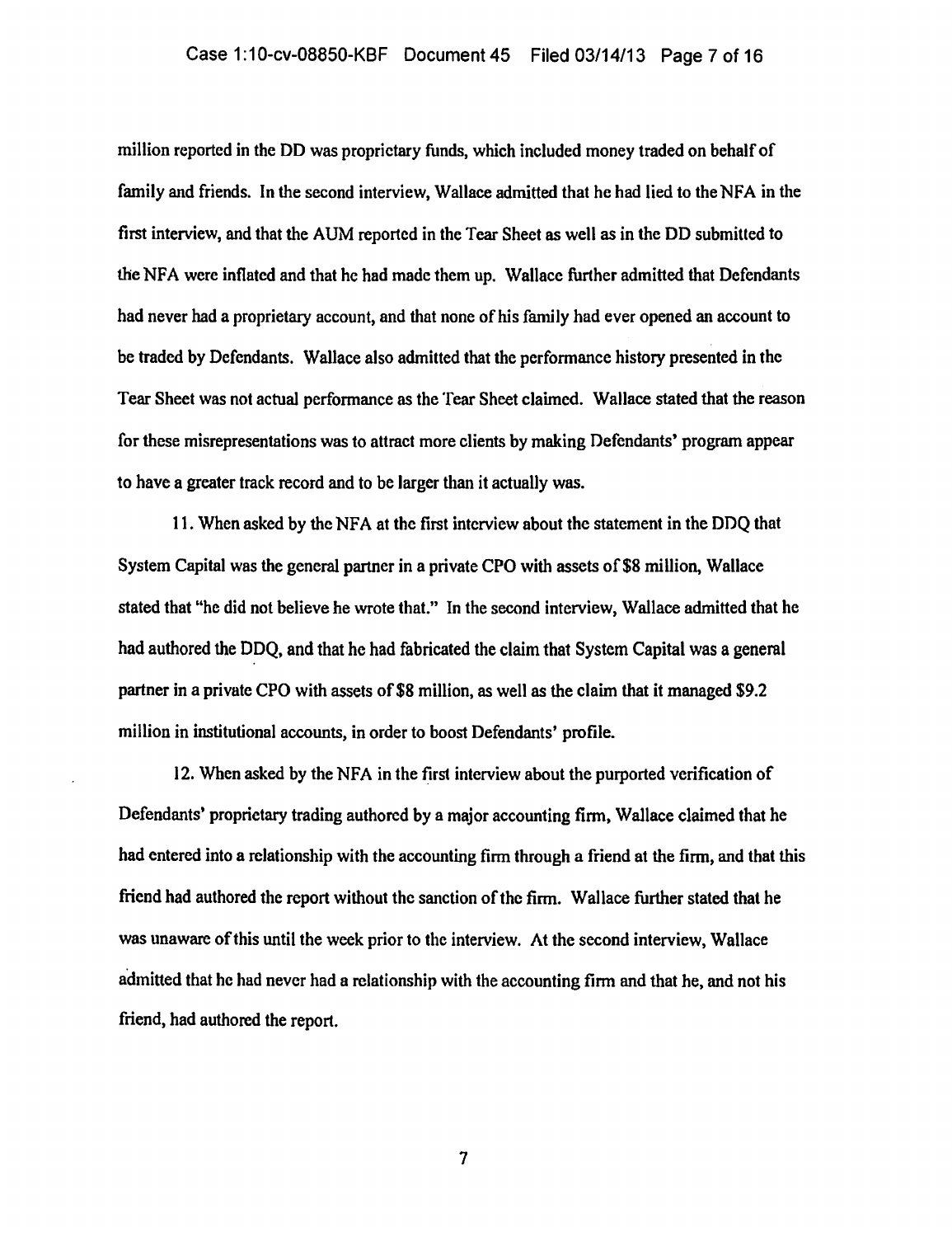### *Controlling Person/Principal-Agent*

13. Wallace is the founder, sole owner, principal, president and only officer of Defendant System Capital. Wallace was solely responsible for the content and distribution of System Capital's promotional materials and other documents and statements containing misrepresentations.

14. Wallace, acting as System Capital's agent, officer and/or employee committed these fraudulent acts within the course and scope of his agency office and/or employment with System Capital.

### B. Conclusions of Law

## 1. Defendants are Liable for Fraud in Connection with Sale or Purchase of Futures Contracts in Violation of Sections 4b(a)(l)(A) and (C) of the Act.

By the conduct described in paragraphs 1 through 14 above, Defendants System Capital and Wallace in or in connection with an order to make, or the making of, contracts of sale of a commodity in interstate commerce or for future delivery that was made, or to be made, on or subject to the rules of a designated contract market, for or on behalf of other persons, cheated or defrauded or attempted to cheat or defraud, and willfully deceived or attempted to deceive the other persons by, among other things, knowingly or recklessly delivering, or causing to be delivered, documents containing false trading information, and making statements, or causing statements to be made, containing false tmding infonnation to prospective clients and actual clients, and to others for the purpose of having them solicit clients for Defendants. By this conduct, System Capital and Wallace violated Sections  $4b(a)(1)(A)$  and (C) of the Act, as amended, to be codified at  $7 \text{ U.S.C. }$  §§  $6b(a)(1)(A)$  and (C).

Wallace directly or indirectly controlled System Capital and did not act in good faith or knowingly induced, directly or indirectly, the acts constituting System Capital's violations of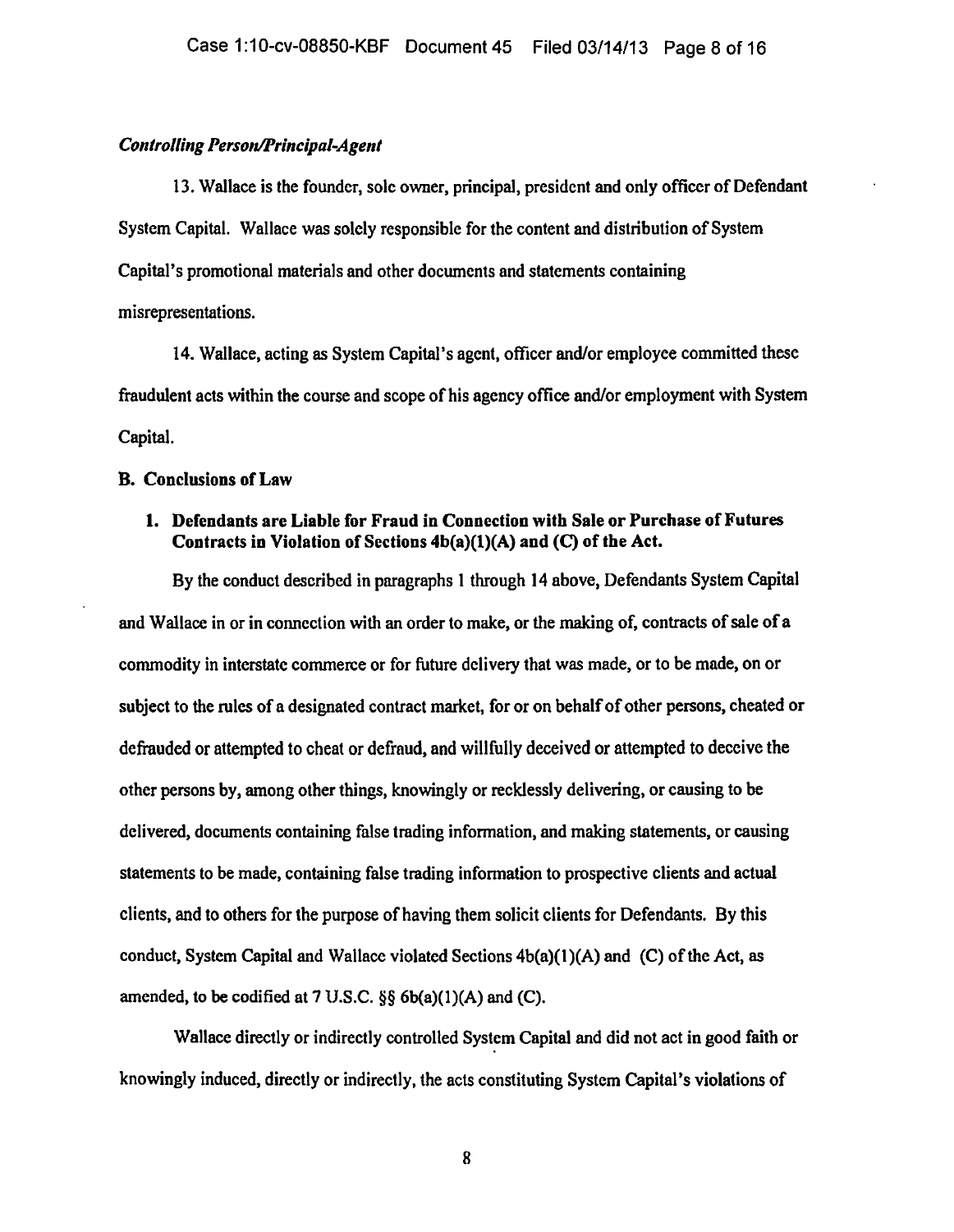Sections  $4b(a)(1)(A)$  and (C) of the Act, as amended, to be codified at 7 U.S.C. § 6b(a)(1)(A) and (C), and is therefore liable for System Capital's violations pursuant to Section 13(b) of the Act, 7 U.S.C. § 13c(b) (2006).

Wallace was acting as an agent and/or employee of System Capital when these misrepresentations were made, and System Capital is therefore liable as a principal for Wallace's acts in violation of Sections  $4b(a)(1)(A)$  and (C), of the Act, as amended, to be codified at 7 U.S.C.  $\S$  6b(a)(1)(A) and (C), pursuant to Section 2(a)(1)(B) of the Act, 7 U.S.C.  $\S$  2(a)(1)(B) (2006), and Commission Regulation 1.2, 17 C.F.R. § 1.2 (2010).

Unless restrained and enjoined by this Court, there is a reasonable likelihood that Defendants will continue to engage in the acts and practices alleged in the Complaint and in similar acts and practices in violation of the Act.

# 2. Defendants are Liable for Fraud and Deceit by a Commodity Trading Advisor or Associated Person of a Commodity Trading Advisor in violation of Section  $4o(1)(A)$ -(B) of the Act

By the conduct described in paragraphs 1 through 14 above, Defendant System Capital, acting as a commodity trading advisor, and Defendant Wallace, acting as an associated person of a commodity trading advisor, by use of the mails or other means or instrumentality of interstate commerce, directly or indirectly, employed a device, scheme or artifice to defraud clients and/or prospective clients, and engaged in transactions, practices or courses of business which operated as a fraud or deceit upon clients and/or potential clients by, among other things, knowingly or recklessly delivering or causing to be delivered documents containing false trading information and by making or causing to be made false representations regarding Defendants' trading history and AUM to prospective clients and actual clients. By this conduct, System Capital and Wallace violated Section  $4o(1)(A)$ -(B) of the Act, 7 U.S.C. § 6o(1)(A)-(B) (2006).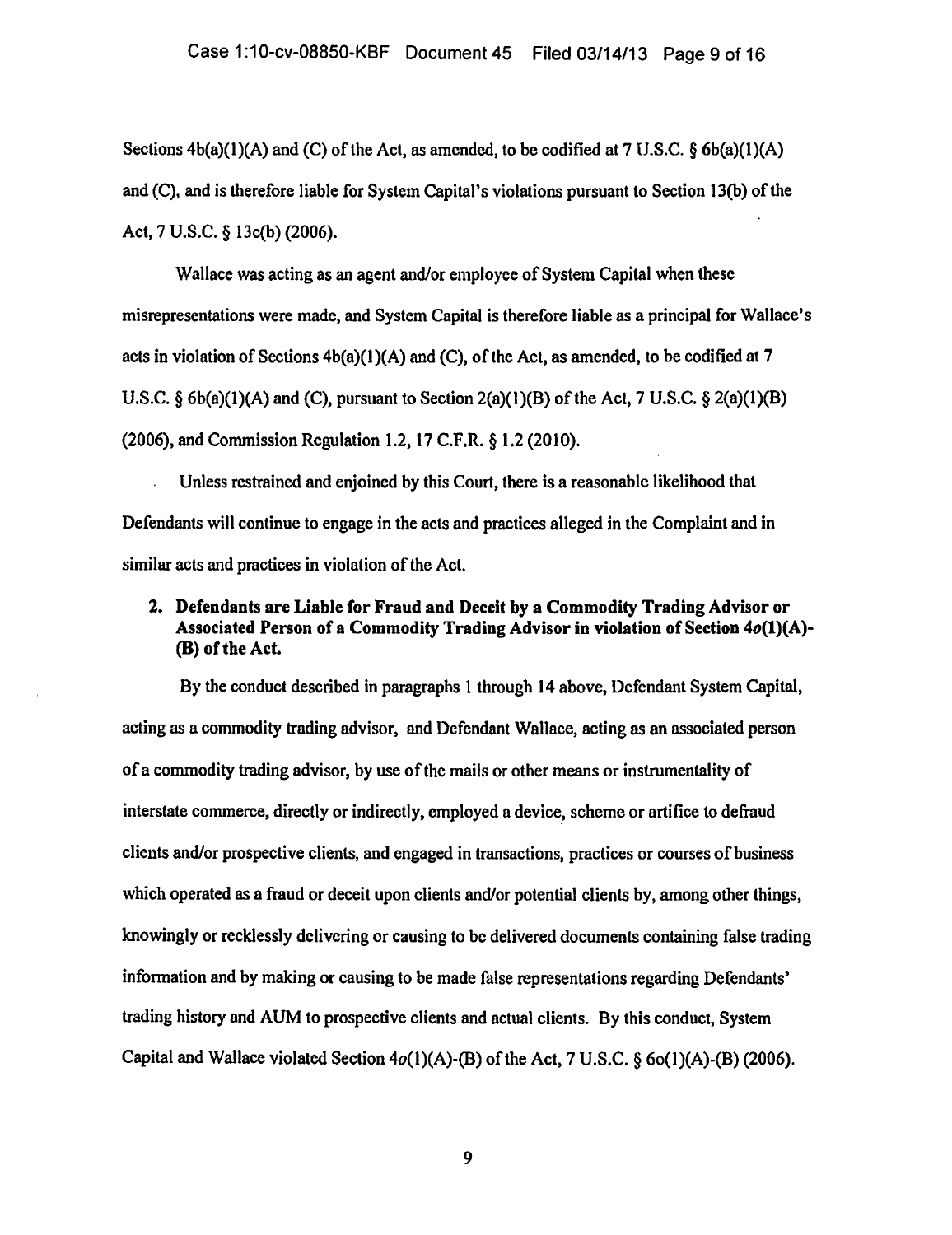Wallace directly or indirectly controlled System Capital and did not act in good faith or knowingly induced, directly or indirectly, the acts constituting System Capital's violations of Section  $4o(1)(A)$ -(B) of the Act, 7 U.S.C. § 6o(1)(A)-(B) (2006), and is therefore liable for System Capital's violations pursuant to Section 13(b) of the Act, 7 U.S.C. § 13c(b) (2006).

Wallace was acting as an agent and/or employee of System Capital when he engaged in the acts constituting the violations of Section  $4o(1)(A)$ -(B) of the Act, 7 U.S.C. § 6o(1)(A)-(B) (2006), and System Capital is therefore liable as a principal for Wallace's violations pursuant to Section  $2(a)(1)(B)$  of the Act, 7 U.S.C. §  $2(a)(1)(B)$  (2006), and Commission Regulation 1.2, 17 C.F.R. § 1.2 (2010).

Unless restrained and enjoined by this Court, there is a reasonable likelihood that Defendants will continue to engage in the acts and practices alleged in the Complaint and in similar acts and practices in violation of the Act.

## 3. Defendants are Liable for Providing False Information and Documents to the NFA in violation of Section 9(a)(4) of the Act.

By the conduct described in paragraphs 1 through 14 above, Defendants System Capital and Wallace willfully falsified, concealed, or covered up by trick, scheme, or artifice material facts, made false, fictitious, or fraudulent statements or representations, and made or used a false writing or document knowing the same to contain false, fictitious, or fraudulent statements or entries to the NFA, a registered entity, designated or registered under the Act acting in furtherance of its official duties under the Act by, among other things, willfully making false or fraudulent statements or representations to the NFA during NFA's audit on or about May 13, 2010, and by willfully submitting the fraudulent DD dated April30, 2010 to the NFA. By this conduct, System Capital and Wallace violated Section 9(a)(4) of the Act, as amended, to be codified at 7 U.S.C. § 13(a)(4).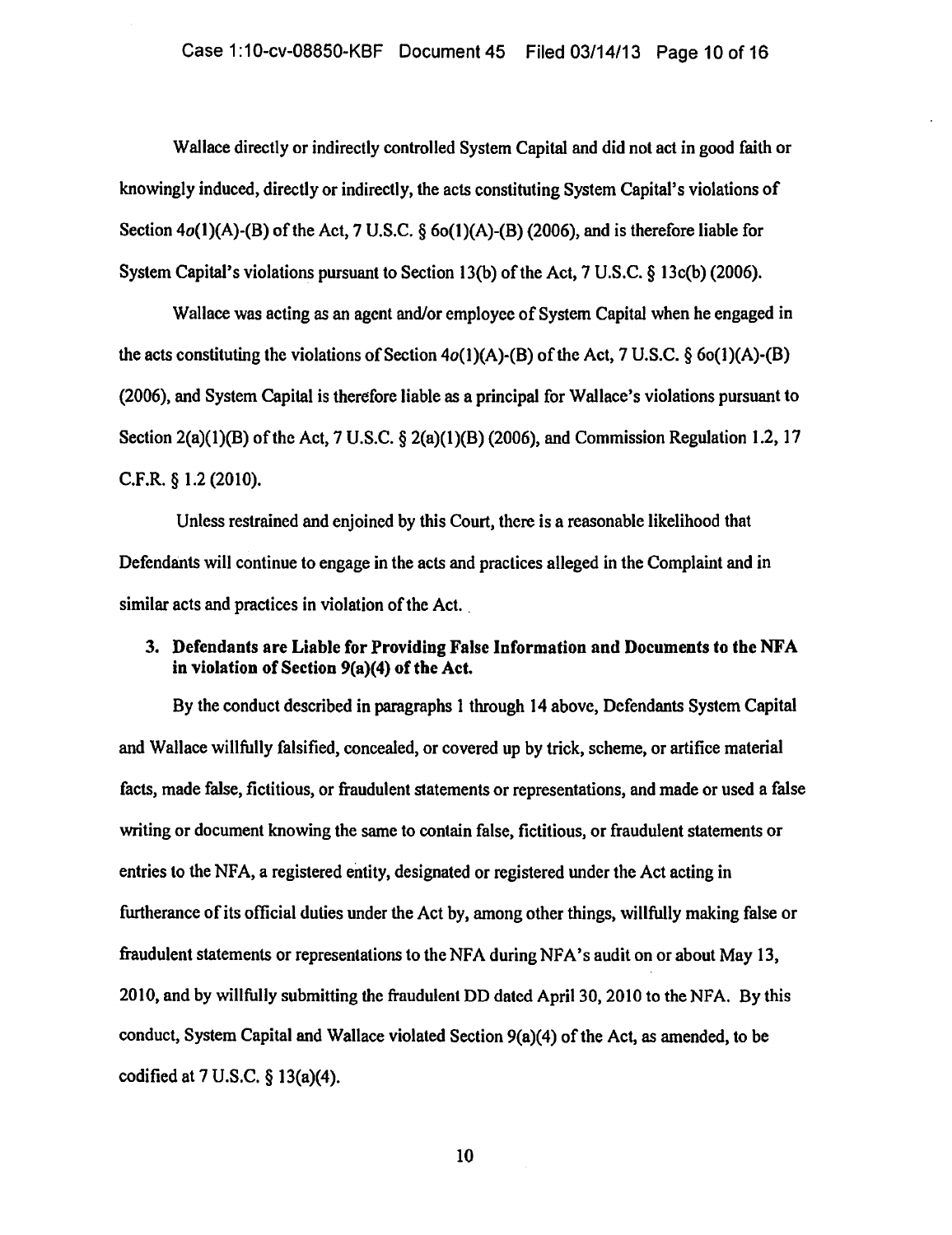Wallace directly or indirectly controlled System Capital and did not act in good faith or knowingly induced, directly or indirectly, the acts constituting System Capital's violations of Section 9(a)(4) of the Act, as amended, to be codified at  $7 \text{ U.S.C.} \$  13(a)(4), and is therefore liable for these acts pursuant to Section 13(b) of the Act, 7 U.S.C. § 13c(b) (2006).

Wallace was acting as an agent and/or employee of System Capital when he engaged in the acts constituting the violations of Section 9(a)(4) of the Act, as amended, to be codified at 7 U.S.C. § 13(a)(4), and System Capital is therefore liable as a principal for Wallace's violations, pursuant to Section  $2(a)(1)(B)$  of the Act, 7 U.S.C. §  $2(a)(1)(B)$  (2006), and Commission Regulation 1.2, 17 C.F.R. § 1.2 (2010).

Unless restrained and enjoined by this Court, there is a reasonable likelihood that Defendants will continue to engage in the acts and practices alleged in the Complaint and in similar acts and practices in violation of the Act.

### II. PERMANENT INJUNCTION

### IT IS HEREBY ORDERED THAT:

Based upon and in connection with the foregoing conduct, pursuant to Section 6c of the Act, 7 U.S.C. § 13a-t (2006), Defendants System Capital and Wallace are permanently restrained, enjoined and prohibited from directly or indirectly:

a. violating Section  $4b(a)(1)(A)$  and (C) of the Act, as amended, 7 U.S.C. §  $6b(a)(1)(A)$  and  $(C)$ , by cheating or defrauding or attempting to cheat or defraud any other person, or by willfully deceiving or attempting to deceive any other person by any means whatsoever, in or in connection with any order to make, or the making of, any contract of sale of any conunodity in interstate conunerce or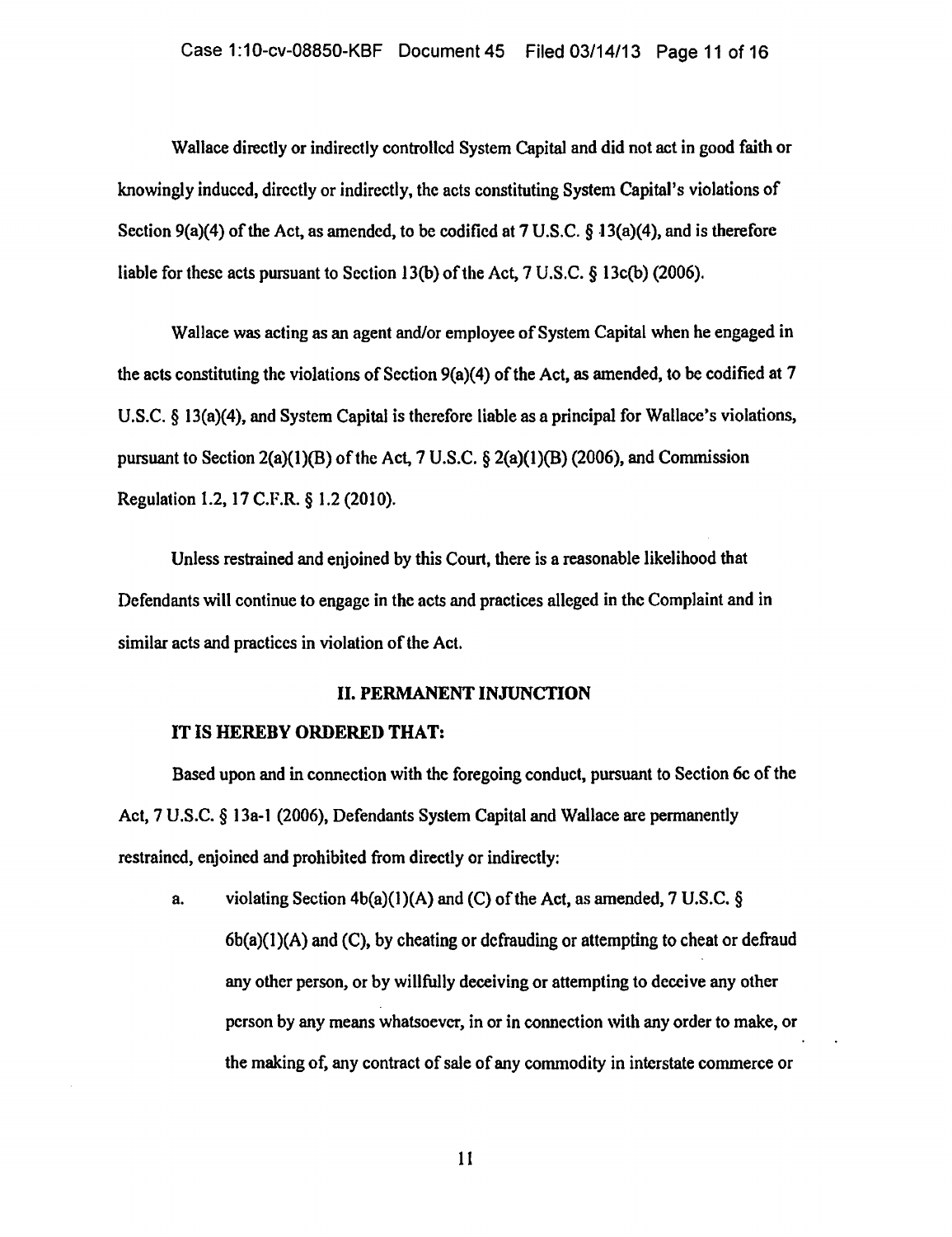for future delivery that is made, or to be made, on or subject to the rules of a designated contract market for or on behalf of any other person.

- b. violating Section  $4o(1)(A)$ -(B) of the Act, 7 U.S.C.  $\S 6o(1)(A)$ -(B) by employing any device, scheme, or artifice to defraud any client or participant or prospective client or participant, or by engaging in any transaction, pmctice, or course of business which operates as a fraud or deceit upon any client or participant or prospective client or participant by use of the mails or any means or instrumentality of interstate commerce, while acting as a commodity trading advisor, associated person of a commodity trading advisor, commodity pool opemtor, or associated person of a commodity pool operator.
- c. violating Section 9(a)(4) of the Act, as amended, 7 U.S.C. § 13(a)(4) by willfully falsifying, concealing, or covering up by any trick, scheme, or artifice a material fact, making any false, fictitious, or fraudulent statements or representations, or making or using any false writing or document knowing the same to contain any false, fictitious, or fraudulent statement or entry to a registered entity, board of trade or futures association designated or registered under the Act acting in furtherance of its official duties under the Act.

Defendants System Capital and Wallace are also permanently restrained, enjoined and prohibited from directly or indirectly:

- a. Trading on or subject to the rules of any registered entity (as that term is defined in Section 1a of the Act, as amended,  $7 U.S.C. \S 1a$ ;
- b. Entering into any transactions involving commodity futures, options on commodity futures, commodity options (as that term is defined in Commission Regulation 1.3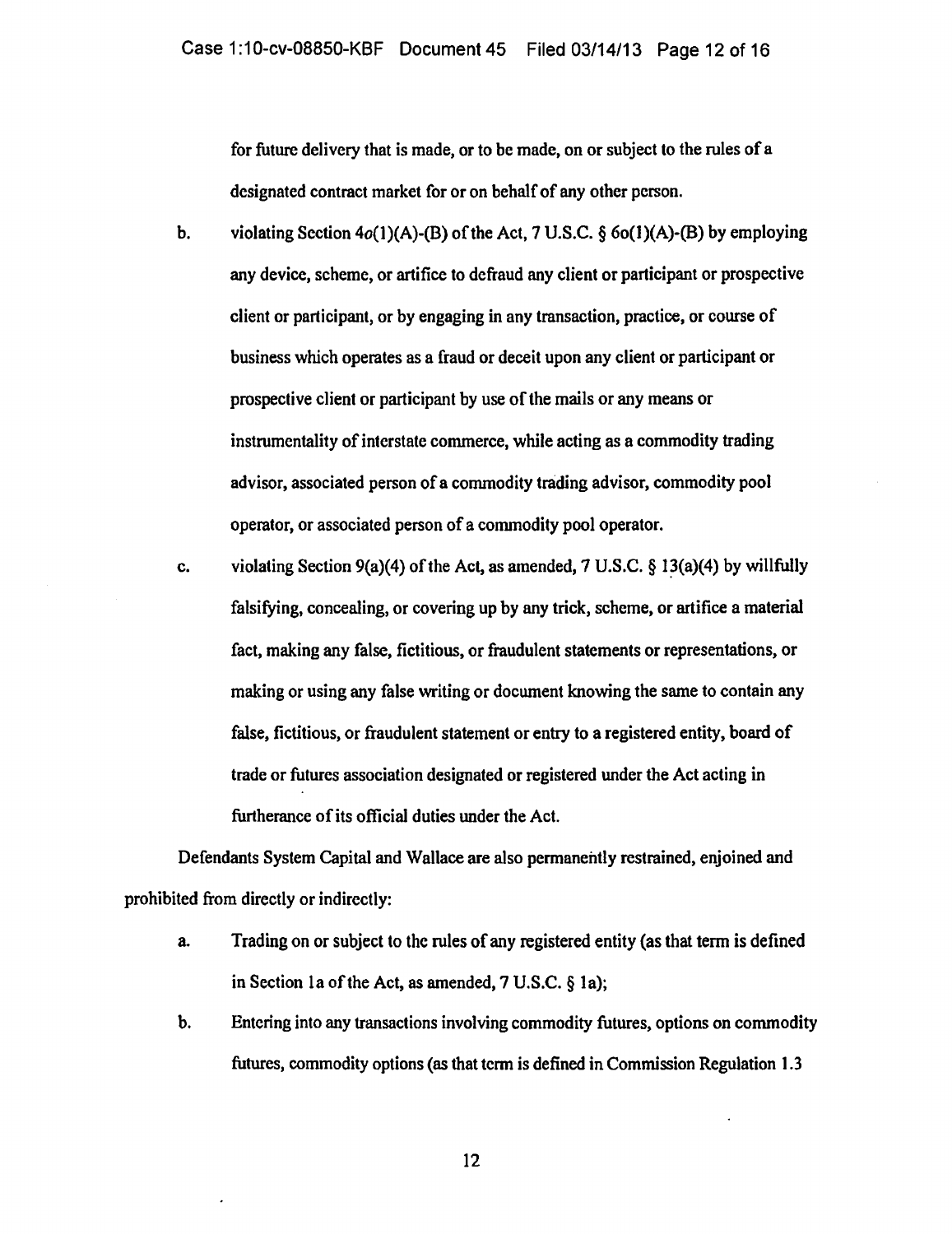(hh), 17 C.F.R. § 1.3 (hh) (2012)) ("commodity options''), security futures products, swaps (as that term is defined in Section 1a(47) of the Act, and as further defined by Commission Regulation 1.3 (xxx) ("swaps"), and/or foreign currency (as described in Sections  $2(c)(2)(B)$  and  $2(c)(2)(C)(i)$  of the Act, as amended, 7 U.S.C. §§ 2(c)(2)(B) and 2(c)(2)(C)(i)) ("forex contracts") for their own personal account or for any account in which they have a direct or indirect interest;

- c. Having any commodity futures, options on commodity futures, commodity options, security futures products, swaps, and/or forex contracts traded on their behalf;
- d. Controlling or directing the trading for or on behalf of any other person or entity, whether by power of attorney or otherwise, in any account involving commodity futures, options on commodity futures, commodity options, security futures products, swaps, and/or forex contracts;
- e. Soliciting, receiving or accepting any funds from any person for the purpose of purchasing or selling any commodity futures, options on commodity futures, commodity options, security futures products, swaps, and/or forex contracts;
- f. Applying for registration or claiming exemption from registration with the Commission in any capacity, and engaging in any activity requiring such registration or exemption from registration with the Commission, except as provided for in Commission Regulation 4.14(a)(9), 17 C.F.R. § 4.14(a)(9) (2012); and/or
- g. Acting as a principal (as that term is defined in Commission Regulation 3.l(a), 17 C.F.R. § 3.1 (a) (2012)), agent or any other officer or employee of any person (as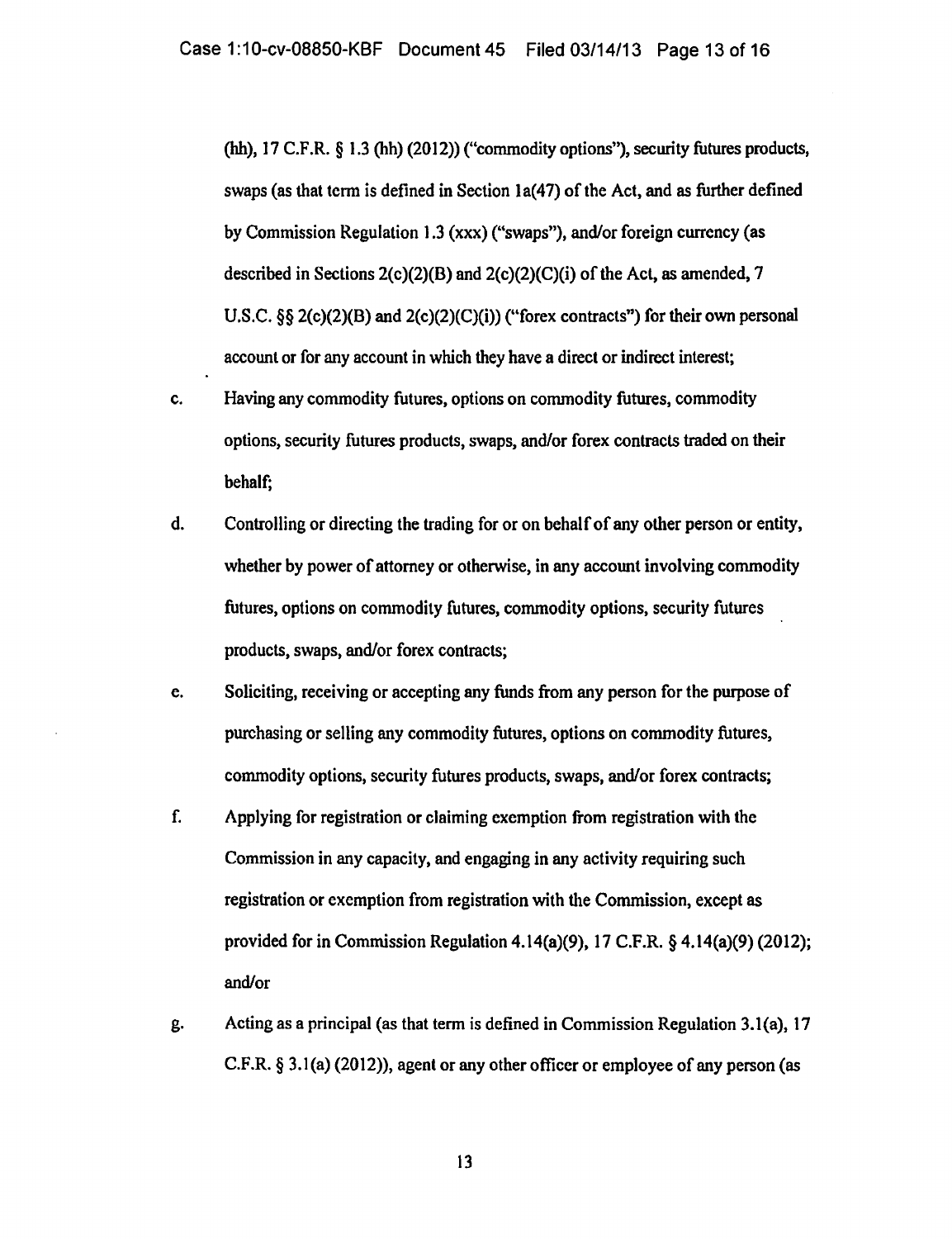that term is defined in Section la of the Act, as amended, 7 U.S.C. § Ia) registered, exempted from registration or required to be registered with the Commission except as provided for in Commission Regulation 4.14(a)(9), 17 C.P.R.§ 4.14(a)(9) (2012).

The injunctive provisions of this Order shall be binding upon any of the following persons who receive actual notice of this Order, by personal service, first-class mail, email, facsimile or otherwise: Defendants System Capital and Wallace, any officer, agent, servant or employee of Defendants System Capital or Wallace, and any person who is acting in active concert or participation with Defendants System Capital or Wallace.

#### III. CIVIL MONETARY PENALTY AND RESTITUTION

### A. Civil Monetary Penalty

.IT IS FURTHER ORDERED that Defendants System Capital and Wallace shall each pay a civil monetary penalty in the amount of four hundred twenty thousand dollars (\$420,000) ("CMP Obligation"), plus post-judgment interest. Post-judgment interest shall accrue on the CMP Obligation beginning on the date of entry of this Order and shall be determined by using the Treasury Bill rate prevailing on the date of entry of this Order pursuant to 28 U.S.C. § 1961.

Defendants shall pay their CMP Obligation by electronic funds transfer, U.S. postal money order, certified check, bank cashier's check, or bank money order. If payment is to be made other than by electronic funds transfer, then the payment shall be made payable to the Commodity Futures Trading Commission and sent to the address below: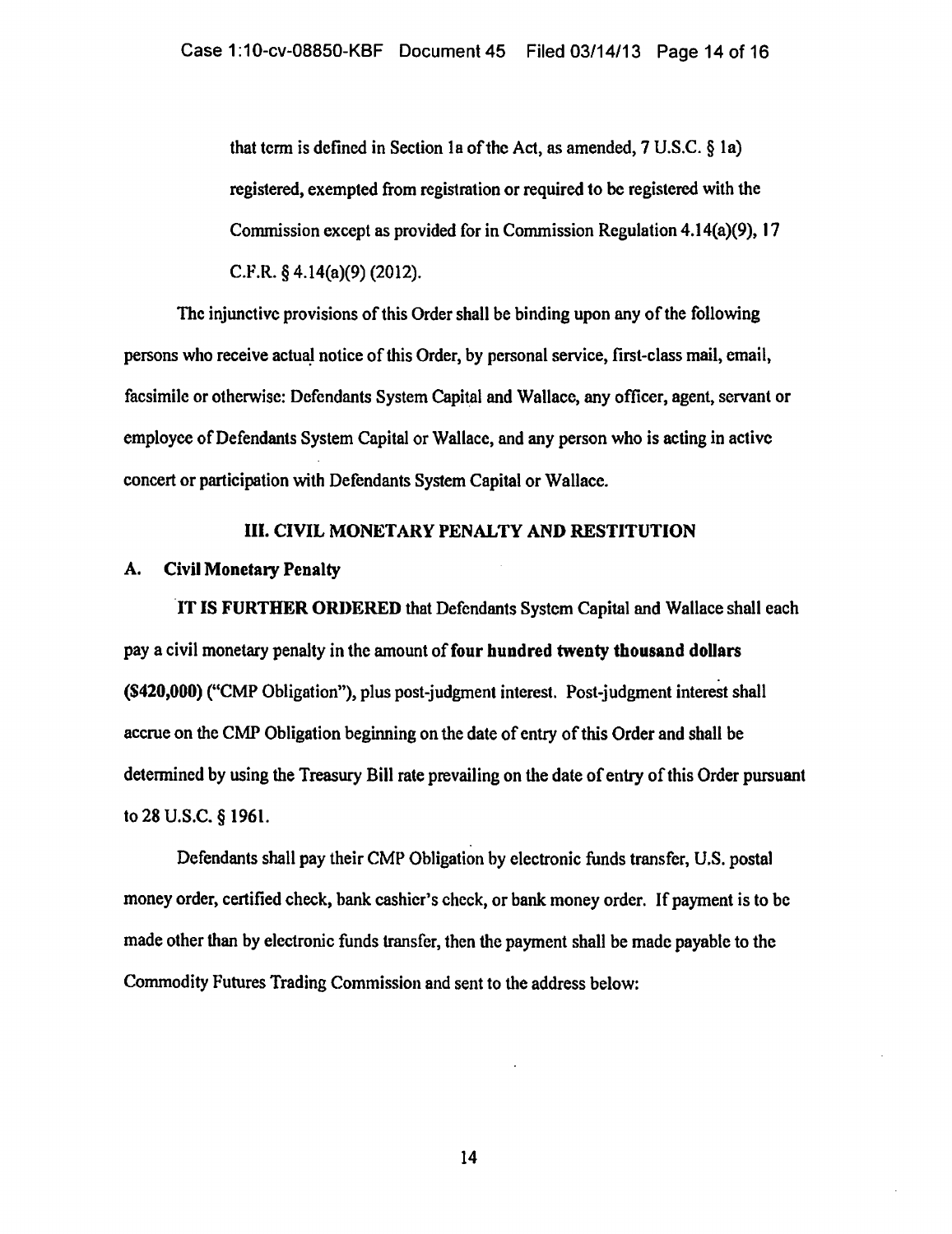Commodity Futures Trading Commission Division of Enforcement ATTN: Accounts Receivables - AMZ 340 E-mail Box: 9-AMC-AMZ-AR-CFTC DOT/FAA/MMAC 6500 S. MacArthur Blvd. Oklahoma City, OK 73169 Telephone: (405) 954-5644

If payment by electronic funds transfer is chosen, Defendants shall contact Linda Zurhorst or her successor at the address above to receive payment instructions and shall fully comply with those instructions. Defendants shall accompany payment of the CMP Obligation with a cover letter that identifies Defendants and the name and docket number of this proceeding. Defendants shall simultaneously transmit copies of the cover letter and the form of payment to the Chief Financial Officer, Commodity Futures Trading Conunission, Three Lafayette Centre, 1155 21st Street, NW, Washington, D.C. 20581.

### B. Partial Satisfaction

Any acceptance by the Commission of partial payment of Defendants' CMP Obligation shall not be deemed a waiver of their obligation to make further payments pursuant to this Order, or a waiver of the Commission's right to seek to compel payment of any remaining balance.

## C. Restitution

IT IS FURTHER ORDERED that because the issue of the amount of restitution against Defendants is still unresolved pending the resolution of the related criminal matter against Wallace in the Southern District of New York (U.S. v. Joshua Wallace, 11 Cr 124 (L TS)), it is hereby reserved for further proceedings before this Court.